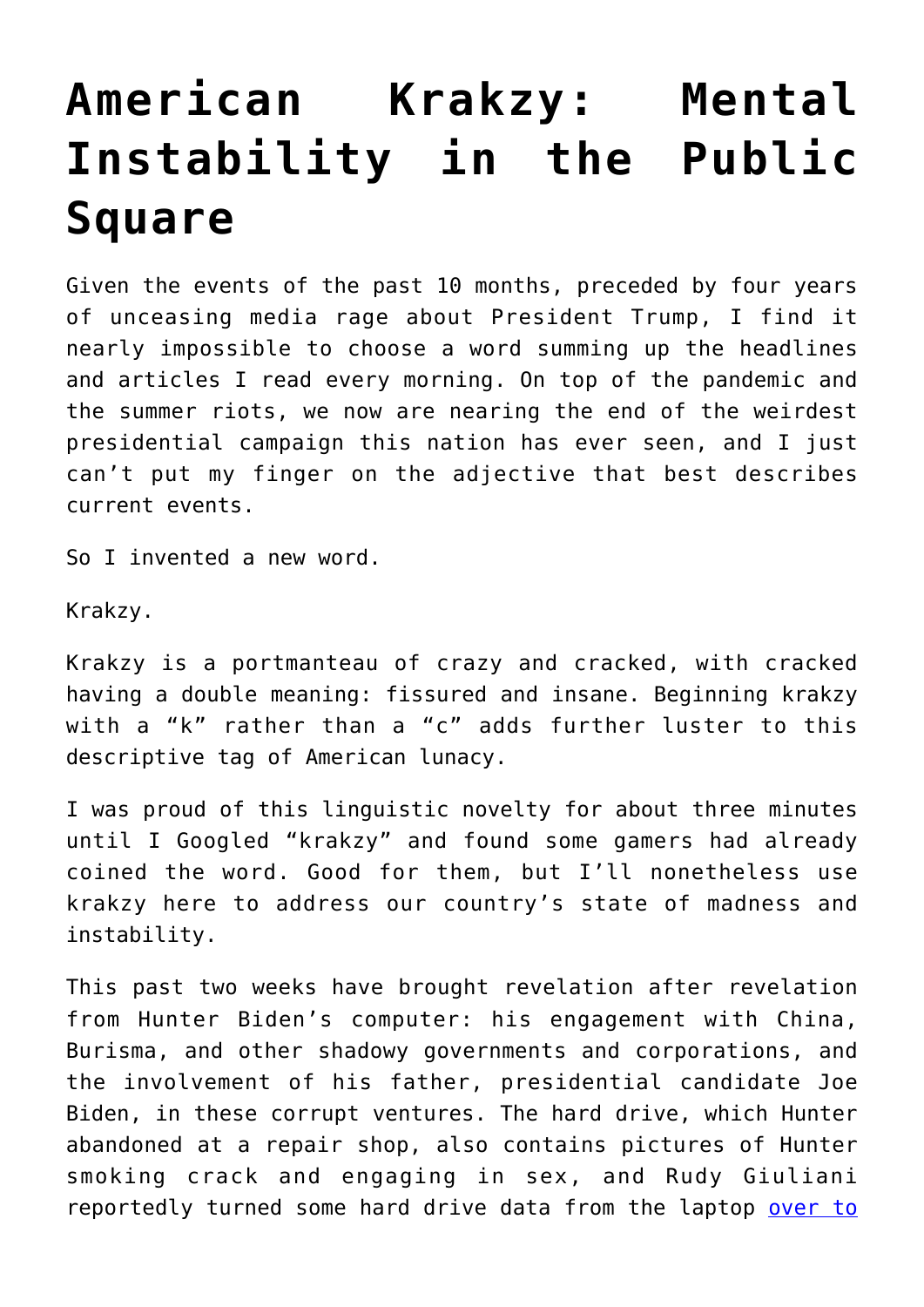[Delaware State Police](https://www.theepochtimes.com/rudy-giuliani-files-police-report-on-alleged-hunter-biden-laptop-claims-child-abuse_3547247.html) [over concerns of child endangerment.](https://twitter.com/DailyCaller/status/1318709652444663808?ref_src=twsrc%5Etfw%7Ctwcamp%5Etweetembed%7Ctwterm%5E1318709652444663808%7Ctwgr%5Eshare_3%2Ccontainerclick_1&ref_url=https%3A%2F%2Fdisrn.com%2Fnews%2Frudy-giuliani-files-police-report-in-connection-with-alleged-hunter-biden-laptop-cites-numerous-pictures-of-underage-girls)

What sort of an adult abandons his computer with this damning treasure trove of evidence? Did Hunter Biden stay so high for 90 days that he forgot to collect it?

Who knows? All we can say is: Krakzy.

Meanwhile, CNN commentator and legal adviser [Jeffrey](https://www.vice.com/en/article/epdgm4/new-yorker-suspends-jeffrey-toobin-for-zoom-dick-incident) [Toobin](https://www.vice.com/en/article/epdgm4/new-yorker-suspends-jeffrey-toobin-for-zoom-dick-incident) was caught masturbating during a Zoom conference. CNN put him on a leave of absence.

[Many in the media](https://www.foxnews.com/media/media-outlets-defend-cnn-jeffrey-toobin-zoom-masturbation-scandal) rushed to defend Toobin, with some urging *The New Yorker* to end its investigation into his misconduct.

This caught my attention. I have never Zoomed in my life and so am left wondering if Zoom has some magical erotic powers. I'm also left to ponder why a middle-aged man would perform such an act in those circumstances. Again, Krakzy.

Some of our governors have already destroyed **[Halloween](https://www.goodhousekeeping.com/holidays/halloween-ideas/a33985792/is-halloween-canceled/)** this year, closing down haunted houses and parties on account of coronavirus, which must have left candy manufacturers and dentists unhappy. Now Dr. Fauci is going after Thanksgiving, telling his listeners that large family gatherings with outof-town guests are unsafe. California has already issued a <u>[document](https://www.cdph.ca.gov/Programs/CID/DCDC/Pages/COVID-19/CDPH-Guidance-for-the-Prevention-of-COVID-19-Transmission-for-Gatherings-10-09.aspx)</u> of mandatory requirements for family gatherings.

Driving a car can be unsafe. Taking a shower can be unsafe. Wearing a mask eight hours a day can be unsafe. Life doesn't come with a guarantee.

Cancel Thanksgiving? How about Christmas? How about the Fourth of July in 2021?

Krakzy.

The sea of this year's troubles has left some acquaintances saddened or angry. The locked-down churches and schools, the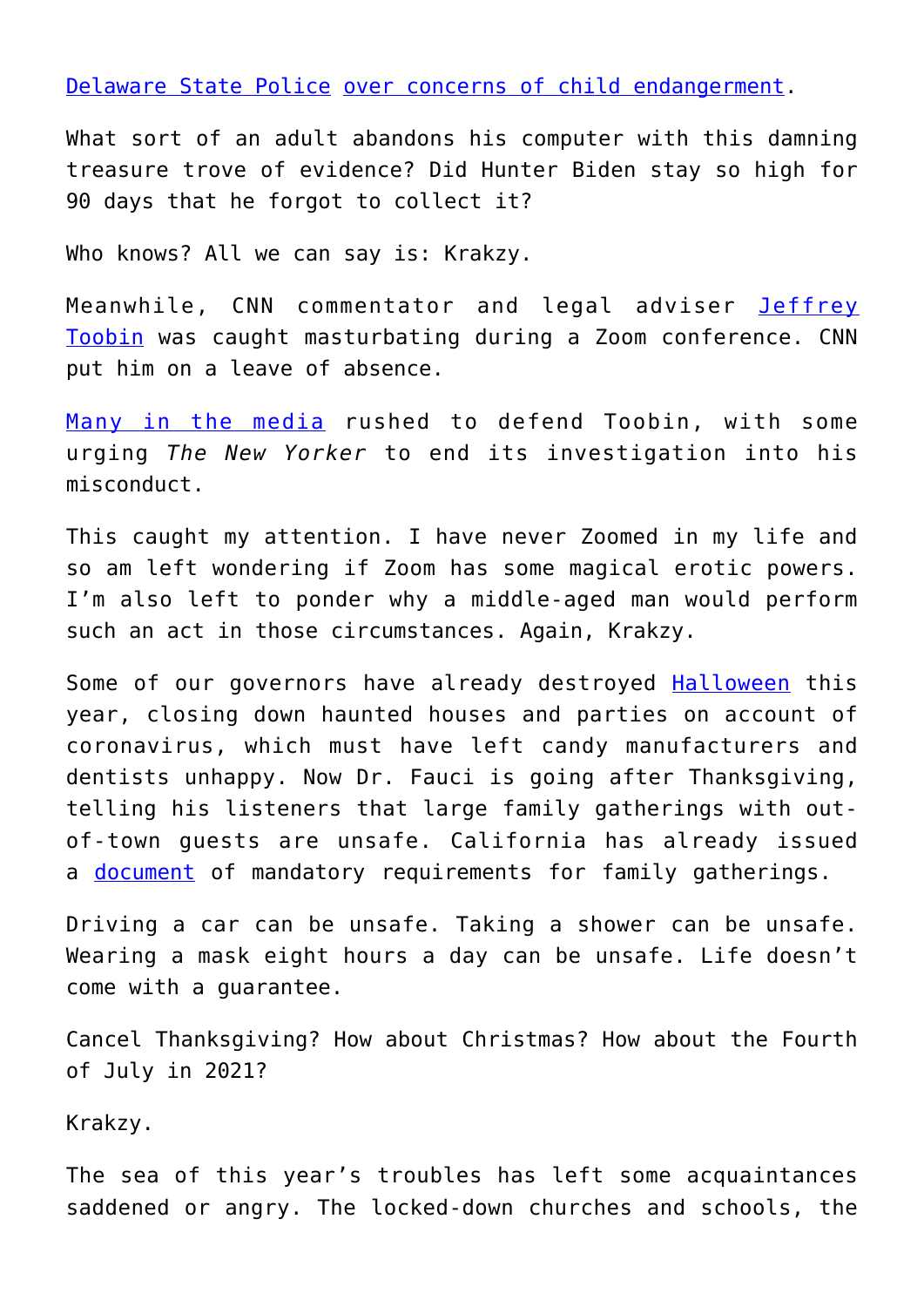masks, and the fear they see in so many others have taken a toll on the spirits of these friends.

Meanwhile, the left continues to push ideas like critical race theory, packing the Supreme Court, and defunding the police, hoping to introduce Americans to the bright and shining uplands of socialism following the election.

When I read about some of these proposals, and worse, when I see their proponents screaming obscenities on video, crying when their candidates and ideas are rejected, and threatening to burn our country down, only one word comes to mind:

Krakzy.

Recently recovered from a bout of coronavirus, one presidential candidate is throwing two or three rallies a day attended by thousands of supporters. The other remains at home most of the time, keeping "the lid on" and depending on the media to do his work for him. When asked if he intends to pack the Supreme Court or for comments on his son's computer, this man waves away the questions as if they were bothersome gnats.

Krakzy.

How is it possible that our great republic has made such a mess of elections? Because of idiotic measures like mail-in ballots, some commentators now believe that it will take weeks after the election to determine a winner.

Remember when we used to know our next president within a day or two?

Krakzy.

Enough.

With this swirl of insanity, it's a wonder that we aren't all bughouse krakzy. Some time in the future, I imagine historians and psychologists will study 2020 and find that many American